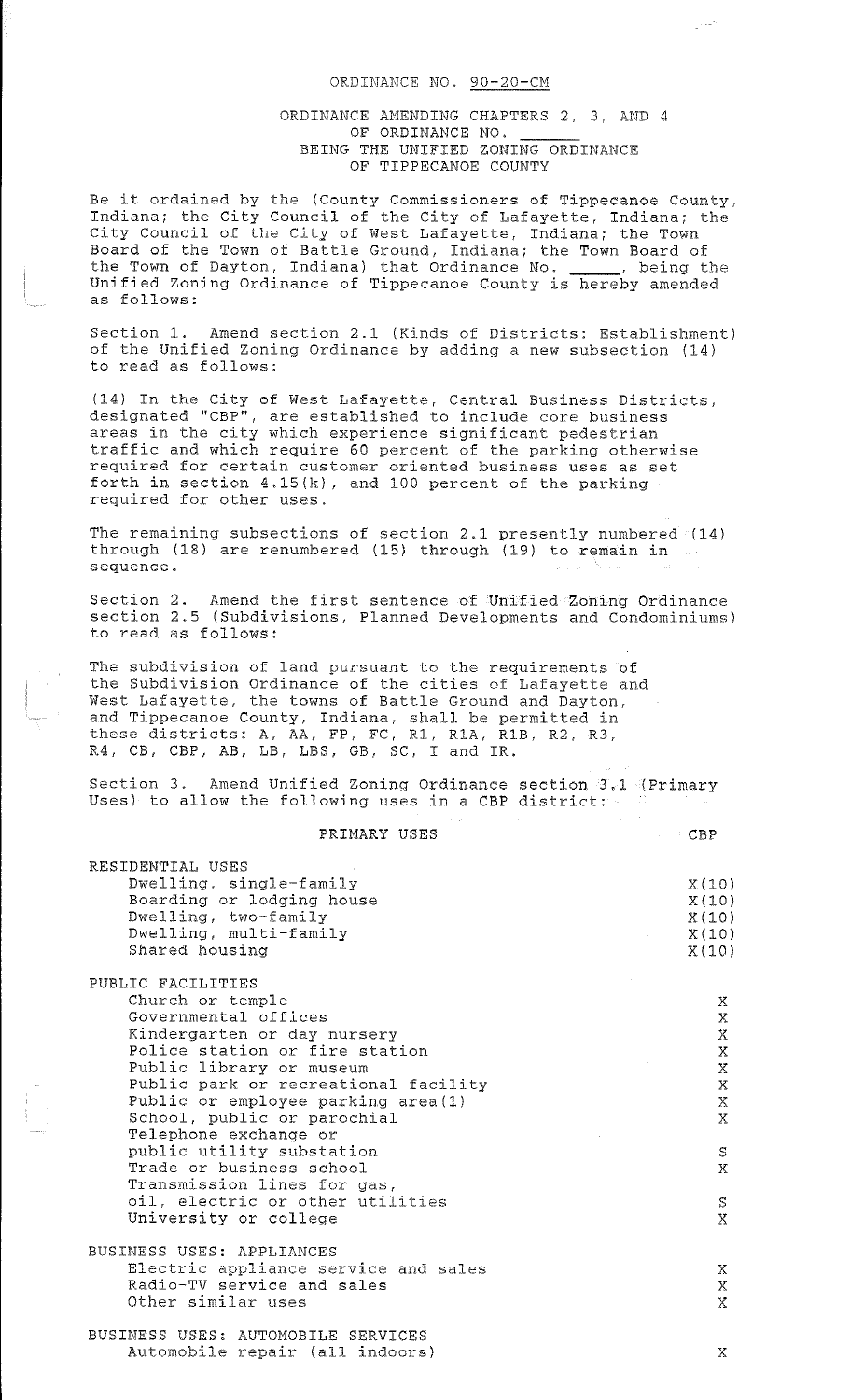Filling or service station(l) Public parking garage Public parking area Other similar uses BUSINESS USES: CLOTHING SERVICES Dressmaking shop Drycleaning establishment(2) Laundry agency Millinery shop Self-service laundry Shoe repair shop Tailor and pressing shop Other similar uses BUSINESS USES: FOOD SALES AND SERVICES Bakery - retail  $Dairy$  -  $reta$ Delicatessen Grocery Meat market Restaurant Supermarket Other similar uses BUSINESS USES: GENERAL BUSINESS Bank Business or professional office Postal station Telegraph office Other similar uses BUSINESS USES: PERSONAL SERVICES Barber shop Beauty shop Reducing salon Other similar uses BUSINESS USES: RECREATION Bait sales Billiard room(3) Bowling alley(3) Dancing academy(3) Lodge or private club Night club(3) Private recreational development Tavern(3) Theater, indoor(3) BUSINESS USES: RETAIL SALES Apparel shop Department store Drugstore Flower shop(4) Gift shop Hardware store Jewelry store Newsdealer Record shop Retail showroom Stationery Variety store Other similar uses BUSINESS USES: MISCELLANEOUS Clinic Home service Hospital Hotel or motel Railway station or motorbus station Photographic studio Retail business not otherwise covered (10) Residential uses in CBP must be located above the ground x  $\bar{\rm X}$ x s x x x x x x  $\overline{X}$ s x  $\mathbf X$ x  $\bar{X}$ x  $\boldsymbol{\mathrm{X}}$ x s x x  $\mathbb{X}$ x s  $\mathbf X$ x  $\frac{\mathbf{x}}{\mathbf{x}}$ x .<br>X x x x  $\boldsymbol{\mathsf{X}}$ x s x x x x  $\bar{X}$ x x x x x  $\mathbf{X}$ x x  $\mathbf{X}$ x  $\ensuremath{\textnormal{\textbf{X}}}$ x  $\bar{X}$ x  $\mathbf X$ x x

floor, except that one handicapped accessible dwelling unit may be located on the ground floor of non-elevator buildings.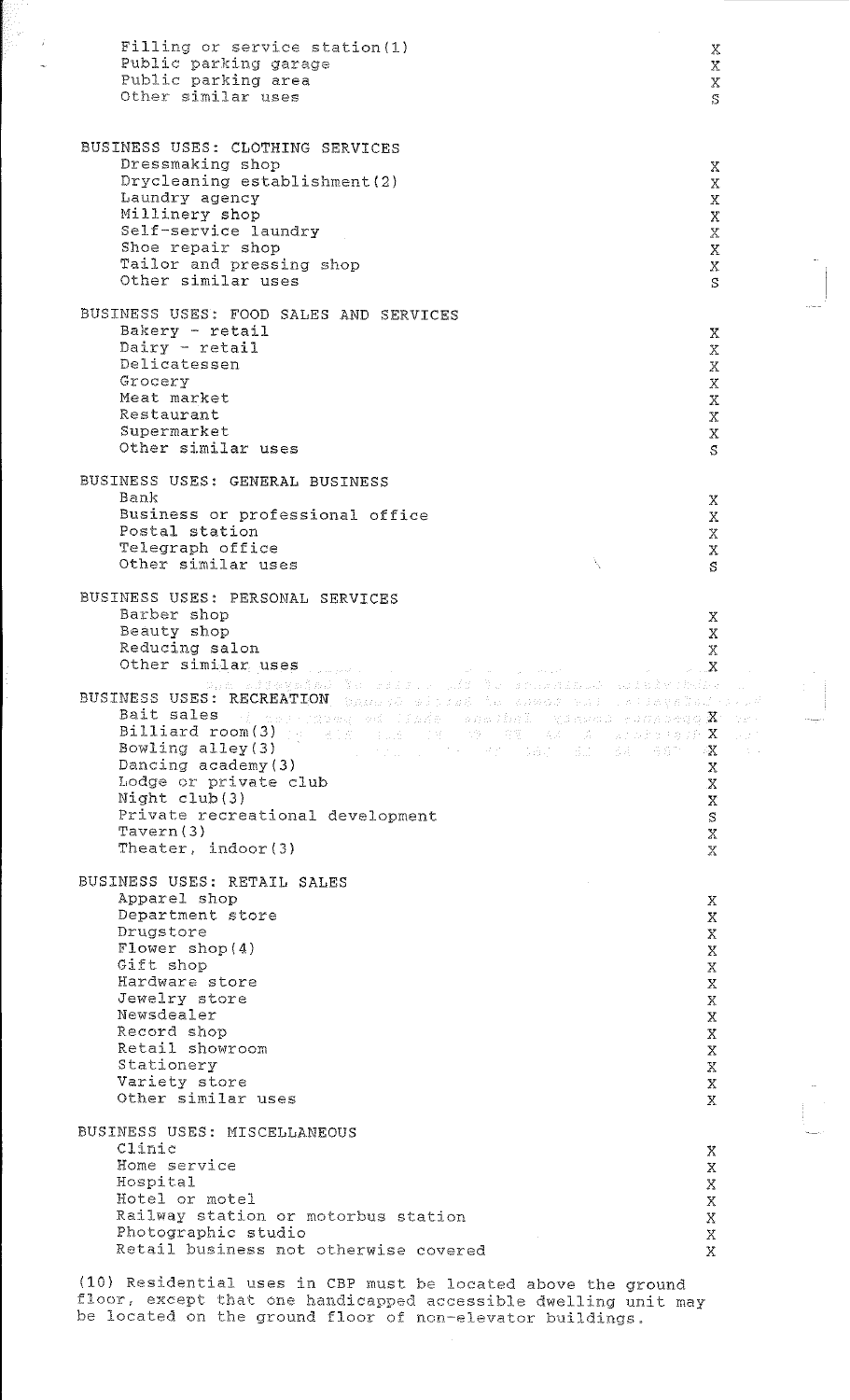Section 4. Amend subsection (a) of Unified Zoning Ordinance section 4.1 (Height of Structures) to read as follows: (a) (TIPPECANOE COUNTY, DAYTON) Except as otherwise provided by this section, or in Chapter 6, no structure may be erected or changed so as to make its height greater than twenty-five or changed so as to make its height greater than twenty.<br>feet if it is in an R1, R1A, R1B, R2 or FC District, or teet it it is in an K1, K1A, K1B, K2 or FC Discrict, or<br>thirty-five feet if it is in an A, AA, R3, R4, AB, LB, GB, CBP, SC, or IR District, or one hundred feet if it is in a CB or I District. Provided, however, that in the City of West Lafayette only, in an R3 District, the height of the finish floor of the upper story shall not exceed 14 feet. Also, provided that no building in a CBP zone shall have more than three stories, regardless of height, any part of which is above grade at the front elevation of the building.

(a) (LAFAYETTE, WEST LAFAYETTE, BATTLE GROUND) Except as otherwise provided by this section, no structure may be erected or changed so as to make its height greater than twenty-five feet if it is in an Rl, RlA, RlB, R2 or FC District, or thirty-five feet if it is in an A, R3, R4, bistrict, of thirty-rive reet if it is in an A, K3, K4,<br>AB, LB, GB, CBP, SC, or IR District, or one hundred feet if AB, LB, GB, CBP, SC, Or IR DIStrict, or one nunared feet if<br>it is in a CB or I District. Provided, however, that in the City of west Lafayette only, in an R3 District, the height of the finish floor of the upper story shall not exceed 14 feet. Also, provided that no building in a CBP zone shall have more than three stories, regardless of height, any part of which is above grade at the front elevation of the building.

Section 5. Amend Unified Zoning Ordinance section 4.6 (Standard Setbacks) to read as follows:

(a) In any district except the CB and CBP districts, where there is no such requirement, minimum depth of front yard for a lot abutting a street shall be as follows:

| Street Type        | Minimum Front Yard |           |  |
|--------------------|--------------------|-----------|--|
|                    |                    |           |  |
| Local or Place     |                    | 25 feet   |  |
| Collector          |                    | $30$ feet |  |
| Secondary Arterial |                    | $40$ feet |  |
| Primary Arterial   |                    | 60 feet   |  |

Arterials are designated by the Adopted Thoroughfare Plan; collectors are designated by resolution of the commission.

However, along a local street in a residence district or business district other than CB or CBP, where fifty percent of lots in that block face are occupied by principal use buildings, minimum depth of front yard for that block face shall be the average depth of front yard for those buildings, provided that such front yard shall be no less than 10 feet. But buildings to be removed to make way for a new building shall not be included when calculating average depth of front yard to be applied to the new building.

A through lot has a front yard on each abutting street.

For any corner lot, these front yard setback standards shall also apply to the side yard abutting the primary or secondary arterial, collector, local street or place.

Where a lot does not abut a street, minimum depth of front yard shall be 25 feet, measured from a designated front lot line.

For any accessory building, minimum depth of front yard shall be the same as for the principal use building.

(b) Minimum depth of rear yard, in feet, for primary and accessory buildings shall be as follows: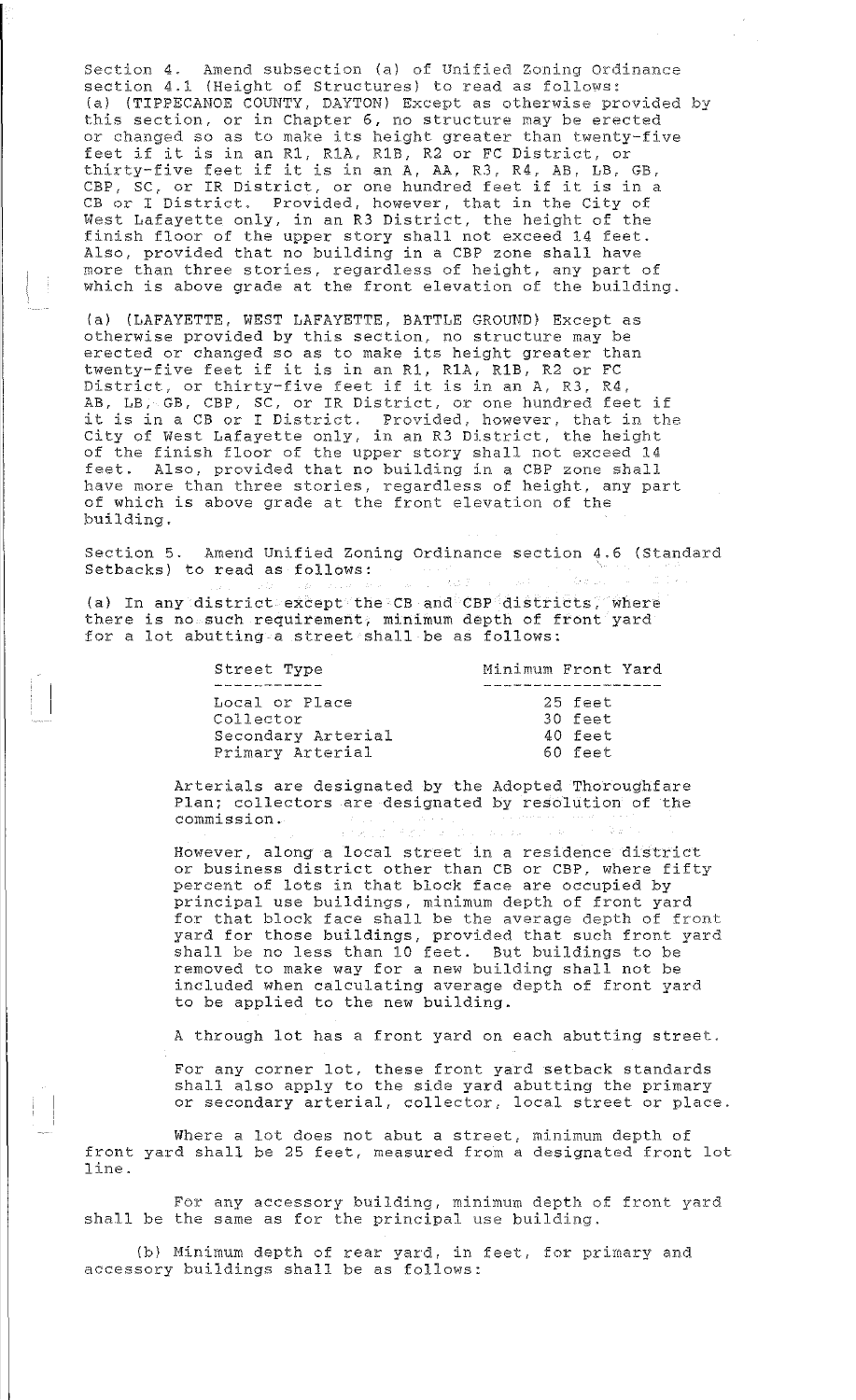| Zoning<br>District                           | Residential Use |                 |                      | Nonresidential Use   |
|----------------------------------------------|-----------------|-----------------|----------------------|----------------------|
|                                              | Primary         | Accessory       | Primary              | Accessory            |
| R1, R1A, R1B, R2,<br>R3, R4, A, AA, FC<br>LB | 25<br>15<br>15  | 1 O<br>15<br>15 | 25<br>15<br>15/40(1) | 10<br>15<br>15/40(1) |
| GB. AB<br>CB, CBP<br>ΤR                      | 15              | 15              | 15/40(1)<br>15/40(1) | 15/40(1)<br>15/40(1) |

(1) Where rear lot line abuts a residential district

(c) Minimum depth of side yard, in feet, for primary or accessory buildings shall be as follows:

| Zoning District                                                          | Residential Use | Nonresidential Use            |
|--------------------------------------------------------------------------|-----------------|-------------------------------|
| R1, R1A, R1B, R2,<br>R3, R4, A, AA, FC<br>LB GB, AB<br>$CB.$ $CBP$<br>TR | h               | 0/10(1)<br>0/30(1)<br>0/30(1) |

(1) Where side lot line abuts a residential district

Section 6. Amend Unified Zoning Ordinance section 4.14 to add a subsection (f) as follows:

(f) Each principal use building in a CBP develbpment shall provide a loading berth for its use and all deliveries shall use the same unless the administrative officer certifies that there is a street or alley loading zone within 130 feet of the development in which case the development may elect not to include a loading berth. If no loading berth is included, all deliveries must be made using the certified street or alley loading zone.

Section 7. Amend Unified Zoning Ordinance section 4.15 to add a subsection (k) as follows: subsection (k) as follows: Line and

(k) In West Lafayette only, the maximum number of parking spaces required for customer oriented retail uses in a CB District shall be 59.9% of that otherwise set forth in this section. The minimum number of parking spaces required for section: The minimum number of parking spaces required ror that otherwise set forth in this section. Customer oriented retail. uses include department store, retail showroom, apparel shop, flower shop, drugstore, hardware store, stationer, newsdealer, record shop, photo studio, barber shop, beauty shop, reducing salon, restaurant, delicatessen, bakery, grocery, meat market, supermarket, electrical appliance shop, radio-TV shop, dressmaker, millinery, tailor and pressing shop, shoe repair, dry cleaning shop, self-service laundry, laundry agency, billiard room, tavern, night club and similar business uses. No such parking shall be located between the building and the rightof-way line of any adjoining street. For existing buildings only, the board may grant a variance to permit the required parking to be located between the building and the right-of-way line of any adjoining street.

Section 8. Amend Unified Zoning Ordinance section 4.17(d) (2) to read as follows:

 $(2)$ For each primary use other than those listed in paragraph (1), signs shall be permitted as accessory uses according to the number and net area of signs set forth below:

Sign and Sign Area

| District        | Number of Signs | Net Sign Area (each) |
|-----------------|-----------------|----------------------|
|                 |                 |                      |
| AB & SC         |                 | 60 square feet       |
| I R             |                 | 30 square feet       |
| $G-B$ $\&$ $CB$ |                 | 40 square feet       |